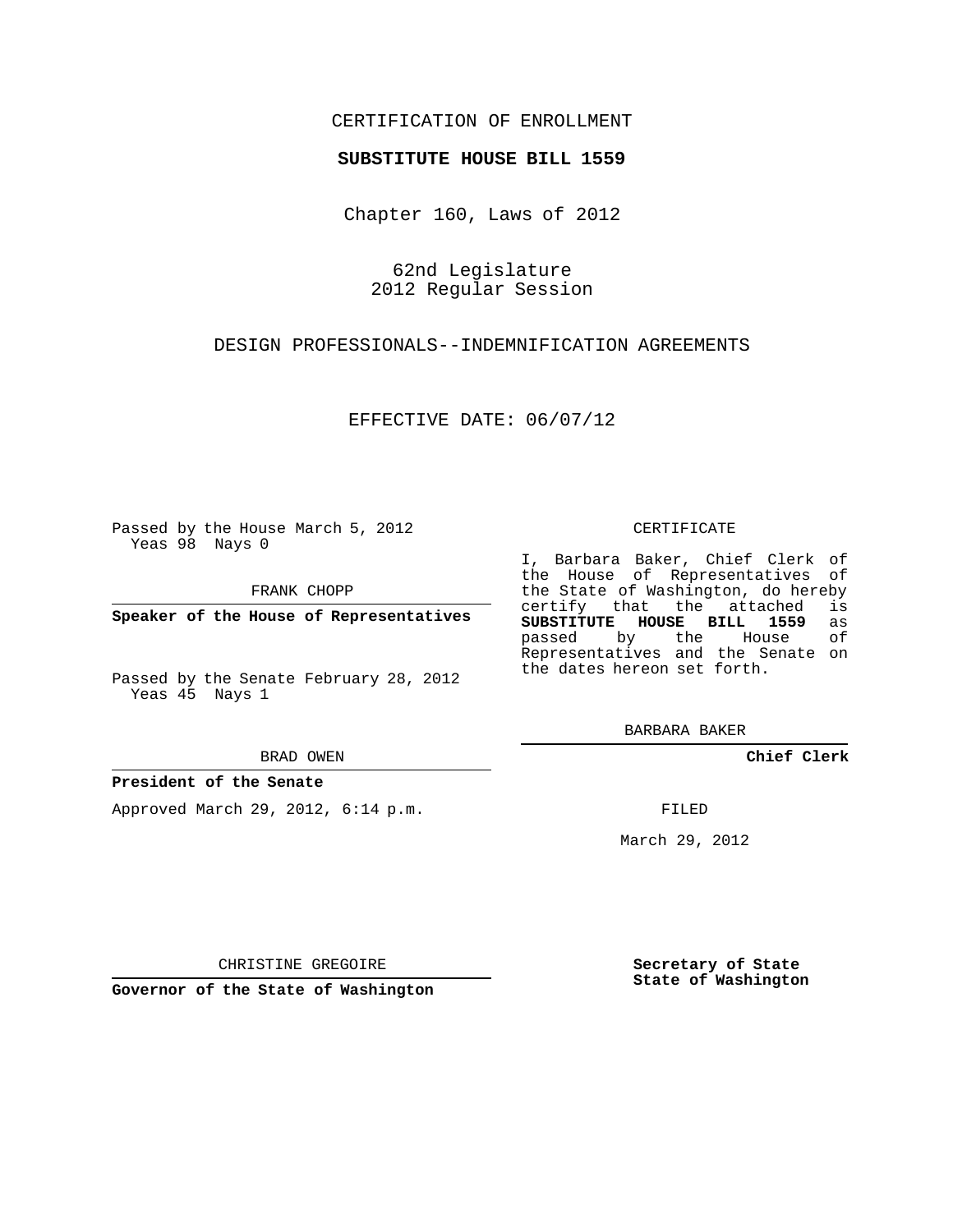# **SUBSTITUTE HOUSE BILL 1559** \_\_\_\_\_\_\_\_\_\_\_\_\_\_\_\_\_\_\_\_\_\_\_\_\_\_\_\_\_\_\_\_\_\_\_\_\_\_\_\_\_\_\_\_\_

\_\_\_\_\_\_\_\_\_\_\_\_\_\_\_\_\_\_\_\_\_\_\_\_\_\_\_\_\_\_\_\_\_\_\_\_\_\_\_\_\_\_\_\_\_

AS AMENDED BY THE SENATE

Passed Legislature - 2012 Regular Session

## **State of Washington 62nd Legislature 2012 Regular Session**

**By** House Judiciary (originally sponsored by Representatives Haigh, Dammeier, and Goodman)

READ FIRST TIME 01/25/12.

 1 AN ACT Relating to indemnification agreements involving design 2 professionals; and amending RCW 4.24.115.

3 BE IT ENACTED BY THE LEGISLATURE OF THE STATE OF WASHINGTON:

 4 **Sec. 1.** RCW 4.24.115 and 2011 c 336 s 95 are each amended to read 5 as follows:

 6 (1) A covenant, promise, agreement, or understanding in, or in 7 connection with or collateral to, a contract or agreement relative to 8 the construction, alteration, repair, addition to, subtraction from, 9 improvement to, or maintenance of, any building, highway, road, 10 railroad, excavation, or other structure, project, development, or 11 improvement attached to real estate, including moving and demolition in 12 connection therewith, a contract or agreement for architectural, 13 landscape architectural, engineering, or land surveying services, or a 14 motor carrier transportation contract, purporting to indemnify, 15 including the duty and cost to defend, against liability for damages 16 arising out of such services or out of bodily injury to persons or 17 damage to property:

18 (a) Caused by or resulting from the sole negligence of the